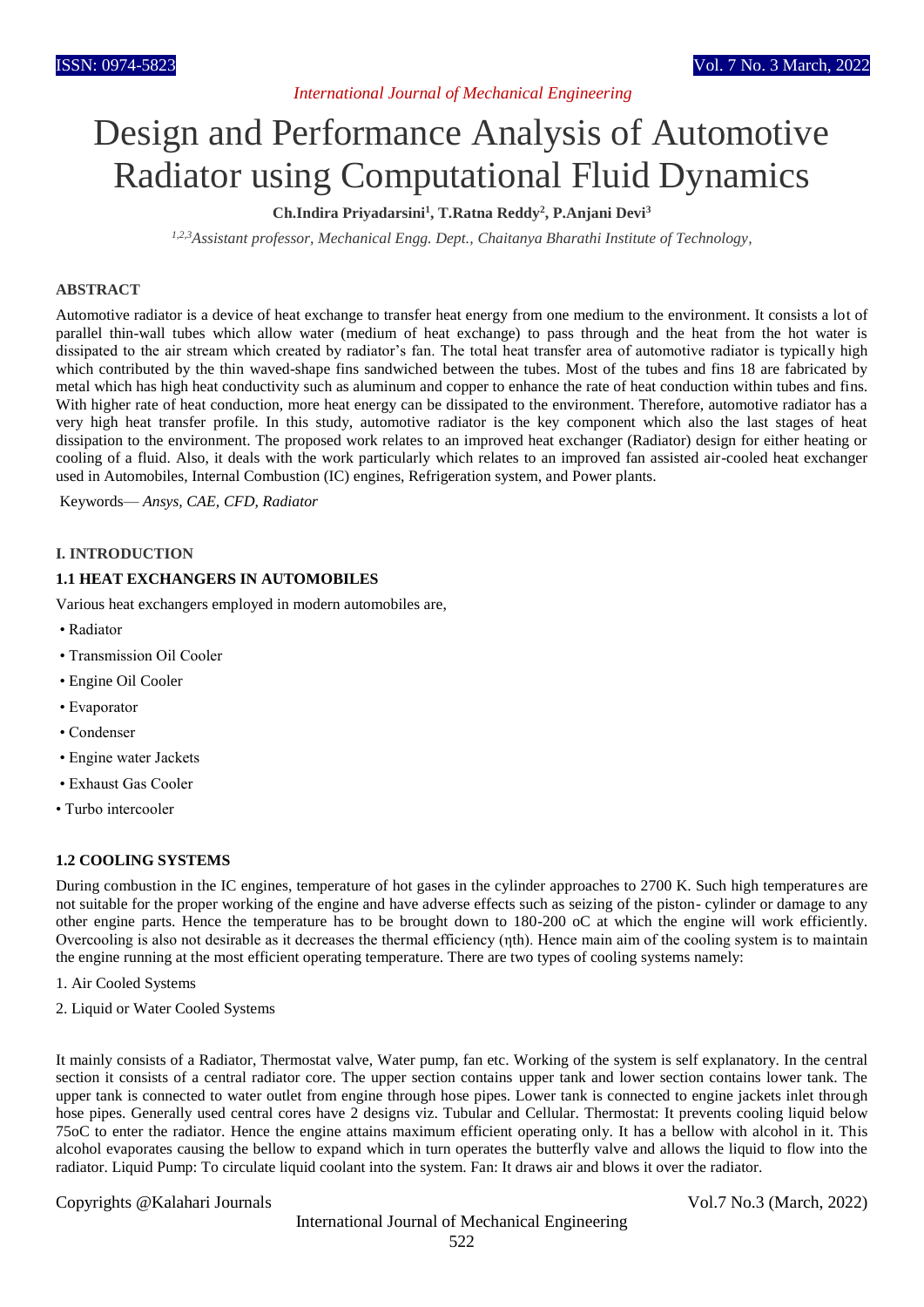#### **1.3 Power consumed by fan**

The automobile radiator sometimes needs additional airflow through it to prevent the engine from overheating.

This usually occurs at idle and slow speed. At higher vehicle speeds, the air flows through the radiator by the forward motion of vehicle provide all the cooling that is needed. An engine fan or cooling fan pulls the additional air through the radiator. The fan may be either a mechanical fan or an electric fan. Engines mounted longitudinally in rear-drive vehicles usually have a mechanical fan that mounts to the water pump shaft. The fan is made of sheet steel or molded plastic. It has four to seven blades and turns with the water pump impeller. A fan shroud around the fan directs the airflow. This increases the efficiency of the fan. Transverse engines in front-drive vehicles usually have an electric fan. An electric motor turns the blades. A thermostatic switch turns on the fan only when needed. Generally, the switch turns on the fan when the coolant reaches  $700 - 800$  C. It turns off the fan if the coolant drops below this temperature. Any saving in the fan power is directly the saving of precious fuel. On the experimental trial setup of Petrol Engine and Diesel Engine, trials are conducted in the college laboratory with fan and without fan. It is observed that power consumed by the fan is of considerable magnitude and is about 2% to 5% of total power developed by the engine [4]. Any saving in the fan power is directly the saving of precious fuel. Also BHP of the engine will be mentioned by the manufacturer or it can be calculated. Fan HP can be calculated from the formula.

| Where, $P_{hp}$ = Horse Power of air                |            |
|-----------------------------------------------------|------------|
|                                                     |            |
| $S =$ Specific gravity of air.(=1.0)                |            |
| $\Delta P$ = total change in pressure               |            |
| $P_{BP} = Q \times \Delta P / \eta \times 6355.827$ | $\dots(2)$ |
| Where<br>$\eta$ = efficiency.                       |            |

It is observed that,

1) For open air engine – For power consumption 2 to 4% of engine power.

2) In case of closed engine – power consumption is 4 to 6% of engine power.

Also it is observed from following examples that,

a) Cummins engine make, 1645 BHP required 42 HP for fan i.e. 2.55% of engine power.

b) Cummins engine make, 600 BHP required 17 HP for fan i.e. 2.83% of engine power

#### **1.4 Literature**

Chavan.D.K.., et all [1] In this paper "Thermal Optimization of Fan assisted Heat Exchanger (Radiator) by Design Improvements" proposed to develop and test the circular radiator. The present heat exchangers/radiators are rectangular in shape. But the air blown by the fan is circular in area, developing low velocity area in the corners. Therefore circular radiators which are compact are proposed to be developed and tested to improve the efficiency. He said that significant work has to be done in this area. Hamid Nabati., et all [2] "Optimal Pin Fin Heat Exchanger Surface" represented the results of numerical study of heat transfer and pressure drop in a heat exchanger that was designed with different shape pin fins. The heat exchanger used in his research consists of a rectangular duct fitted with different shape pin fins, which were heated from the lower plate. The pin shape and the compact heat exchanger (CHE) configuration were numerically studied to maximize the heat transfer and minimize the pressure drop across the heat exchanger. A three dimensional finite volume based numerical model using FLUENT© was used to analyze the heat transfer characteristics of various pin fin heat exchangers. Rahul Tarodiya.,et all [3] carried out Energetic analyses as well as theoretical performance analyses of the flat fin tube automotive radiator using nanofluids as coolants to study its performance improvement. Effects of various operating parameters using Cu, SiC, Al2O3 and TiO2 nanofluids with 80% water-20% ethylene glycol as a base fluid were presented in this article. Use of nanofluid as coolant in radiator improves the effectiveness, cooling capacity with the reduction in pumping power. Ahmed F. Khudheyer.,et [4] all Carried out Threedimensional CFD simulations to investigate heat transfer and fluid flow characteristics of a two-row plain fin-and-tube heat exchanger using Open FOAM, an open-source CFD code. Heat transfer and pressure drop characteristics of the heat exchanger were investigated for Reynolds numbers ranging from 330 to 7000. Model geometry is created, meshed, calculated, and postprocessed using open source software. Fluid flow and heat transfer are simulated and results compared using both laminar and turbulent flow models (k-epsilon, and Menter SST k-omega), with steady-state solvers to calculate pressure drop, flow, and temperature fields. K.Ganesan., et all [5] This paper throws light on parameters optimization flow changes analysis which influences radiator performance along with reviews some of the systematically with new modern approaches to enhance radiator performance analysis with design and numerical analysis of water heating conductivity to transient analysis single sample tube in different copper graded material analysis in flow passing through the water comparing to the better cost effective and material

Copyrights @Kalahari Journals Vol.7 No.3 (March, 2022)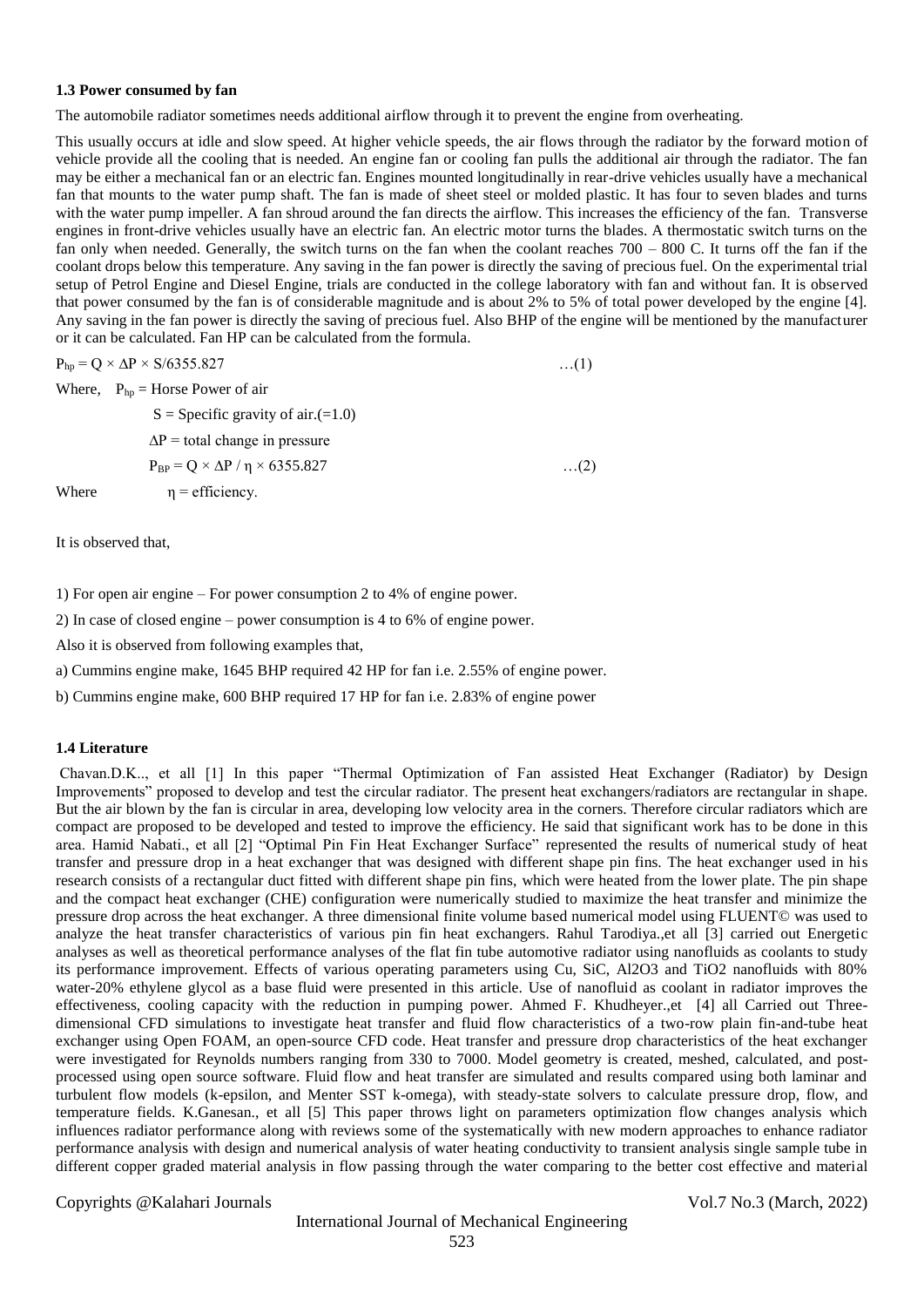data its analyzed using in ansys 14.5 version. Gita.R., et all [6] In this paper solid modeling of radiator was developed in Solid works and then this solid model was transferred to ANSYS Workbench mesh module for meshing. After completing meshing, it was transferred to ANSYS CFX to analyse the Effect of Percentage of Coolant and Water Mixture for Cooling In Automobile Radiator. The thermal performance of an automotive radiator plays an important role in the performance of an automobile's cooling system and all other associated systems. For a number of years, this component has suffered from little attention with very little changing in its manufacturing cost, operation and geometry. Vishwa Deepak Dwivedi et all [7] To improve the performance of an automotive radiator, he presented the Design and Performance Analysis of Louvered Fin Automotive Radiator using CAE Tools In this study outline that the nano fluids may effectively use as coolant in automotive radiators to improve the performance. The temperature and velocity distribution of coolant and air were analyzed by using Computational fluid dynamics environment software CFX. Results have shown that the rate of heat transfer is better when nano fluid (Si  $C +$  water) is used as coolant, than the conventional coolant.

# **II. METHODOLOGY**

## **2.1 Factors affecting radiator performance**

a) Air Turbulence: Increased air turbulence improves the heat convection process.

b) Air velocity: Increasing the velocity of the air over the radiator improves heat dissipation.

c) Radiator Tubes: Making smaller tubes and increasing the total amount of tubes, decreases the time taken to transfer the same amount of heat by increasing the surface area of tubes.

d) Surface Area (Fins): Increased surface area of the fins improves heat transfer process.

e) Surface Area (Total): Increase the overall surface area of the radiator for better heat transfer.

## **2.2 Existing rectangular / square and proposed radiator**



Fig.1 Existing heat exchanger (Rectangular Radiator)

A square-shaped heat exchanger with a fan provided to deliver air in a circular area shown in Fig.1.4. If the length and breadth of the heat exchanger is equal to D, the effective area of such heat exchanger will be equal to D2. While the flow of air from the fan (without shroud) will be of area  $(\pi/4)$  D2 = 0.76 D2. The difference in the area of the square and the circle would be {D2 -  $(\pi/4)$  $D2$ } = 0.24 D2.



Fig.2. Structure of the test heat exchanger [9]

Copyrights @Kalahari Journals Vol.7 No.3 (March, 2022)

International Journal of Mechanical Engineering 524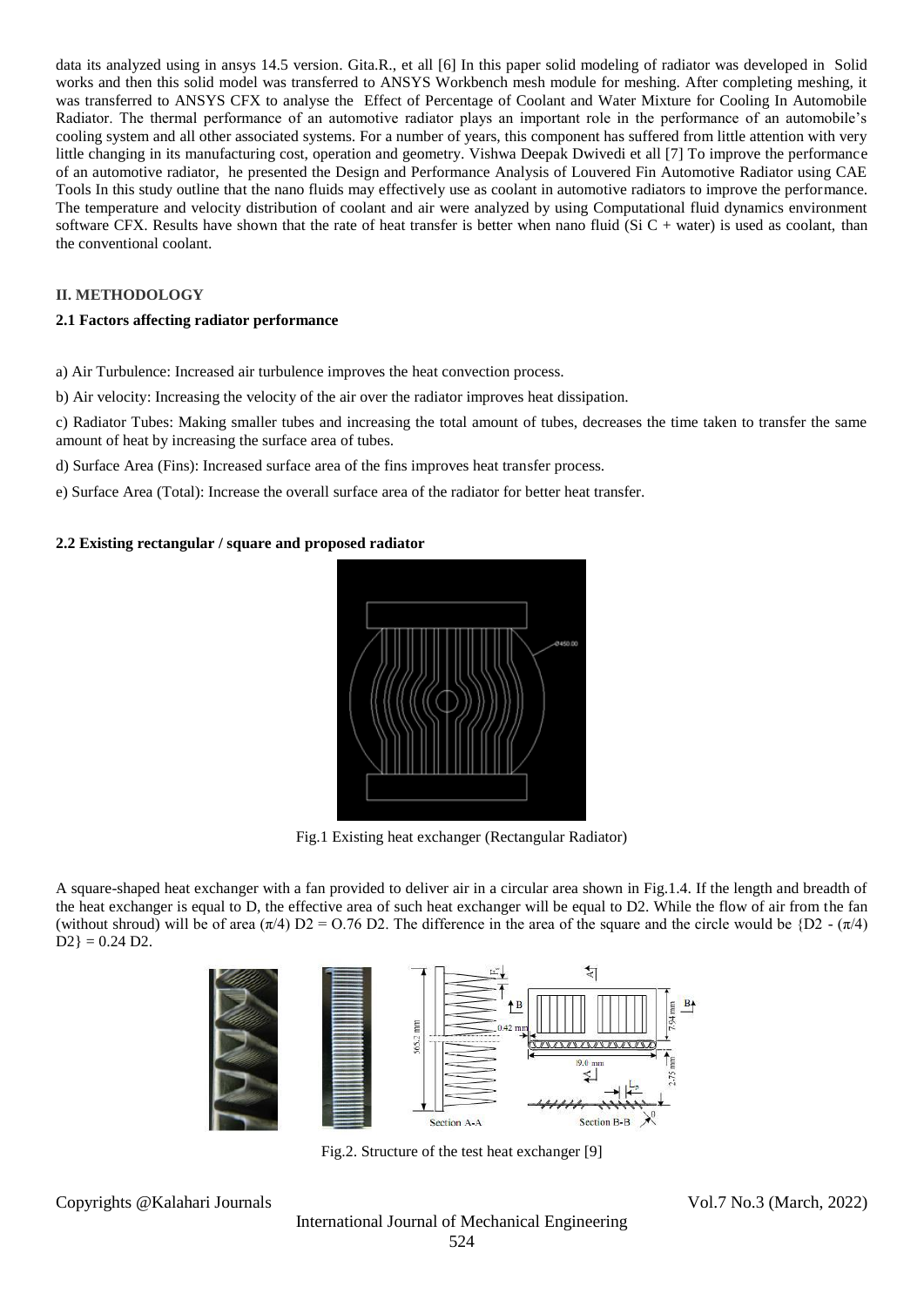# **III DESIGN SPECIFICATIONS**

Size of the radiator =500mmx100mm Diameter of the tube (o.d)=12.5mm Diameter of the tube (i.d)=10mm No. of tubes=20 Height of the radiator=460mm Material used for tubes= Aluminum Total Mass flow rate of coolant-2.45kg/sec

# **3.1 Physical Properties**

Density: 2.7 g/cm3 Melting Point: Approx 580°C Modulus of Elasticity: 70-80 GPa Poissons Ratio: 0.33

# **3.2Thermal Properties of aluminum 6061**

Co-Efficient of Thermal Expansion (20-100°C): 23.5x10-6 m/m.°C Thermal Conductivity: 173 W/m.K



Fig.3 Geometry of model



Fig.4 Boundary conditions of model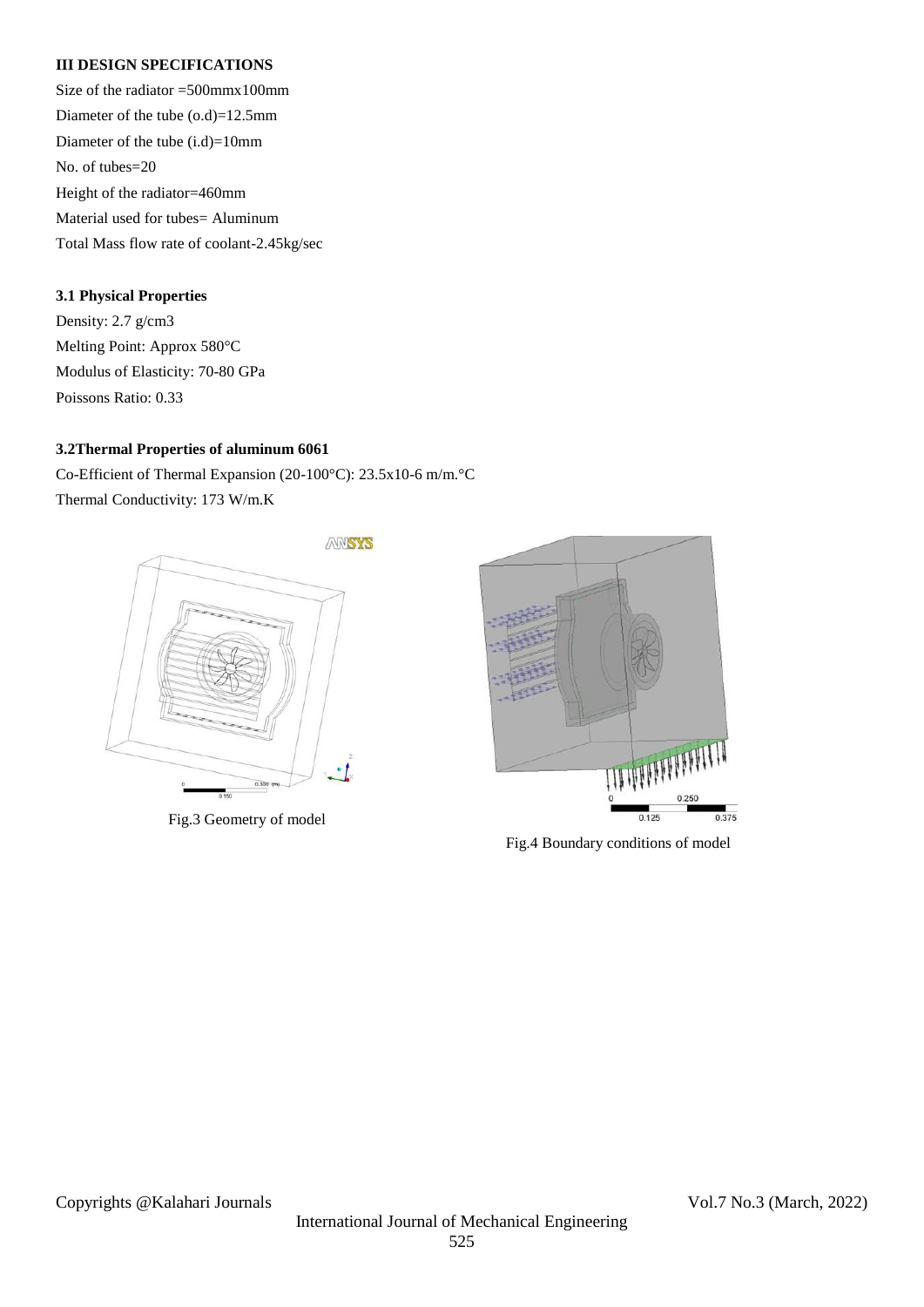#### **IV RESULTS AND DISCUSSION**

#### **4.1 Case 1 Flow around radiator with porous media by using Body Force Model method**



force model without fan

## **4.2 Case 2 Flow around radiator with porous media by using Fan**

model with out fan

The use of fan reduces the size and the cost of the equipment, which makes it more compact. Hence, fan assisted air cooled heat exchangers are more popular than others. In known air-cooled heat exchangers, the fan either forces or draws the air through the heat exchanger, some of which are described herein below by way of examples. In present system, the fans are placed behind the heat exchangers to force/ draw the atmospheric air. These exchangers use a shroud. This directs the air over the entire area of the heat exchanger. A study was undertaken to find out the distribution of airflow and variation of its velocity, pressure and temperature.





The velocity of air generated by the fan is not constant along its radial direction. It is observed to be increased to maximum at centre and gradually decreed to zero at corners. It can be observed that low velocity or stagnation zones are created in the corners hence may be eliminated and circular radiator is proposed for optimum efficiency Fins are the most important component of any heat exchanger. They are used to transfer the heat generated inside the heat exchanger to the surroundings reducing inside fluid temperature. Factors influence the temperature of the engine, including radiator size and the type of radiator fan. The simulation results obtained showed in Fig.4.7 reasonable variation in the temperature as expected. A drop in temperature of the coolant from 319 K to 301 K is observed

## **V CONCLUSIONS**

From the result obtained for different cases it can be concluded that:

For different cases used to study the radiator performance: Indicate that maximum temperature drop & minimum pressure drop occur in case of radiator with fan of having circular section.

#### Copyrights @Kalahari Journals Vol.7 No.3 (March, 2022)